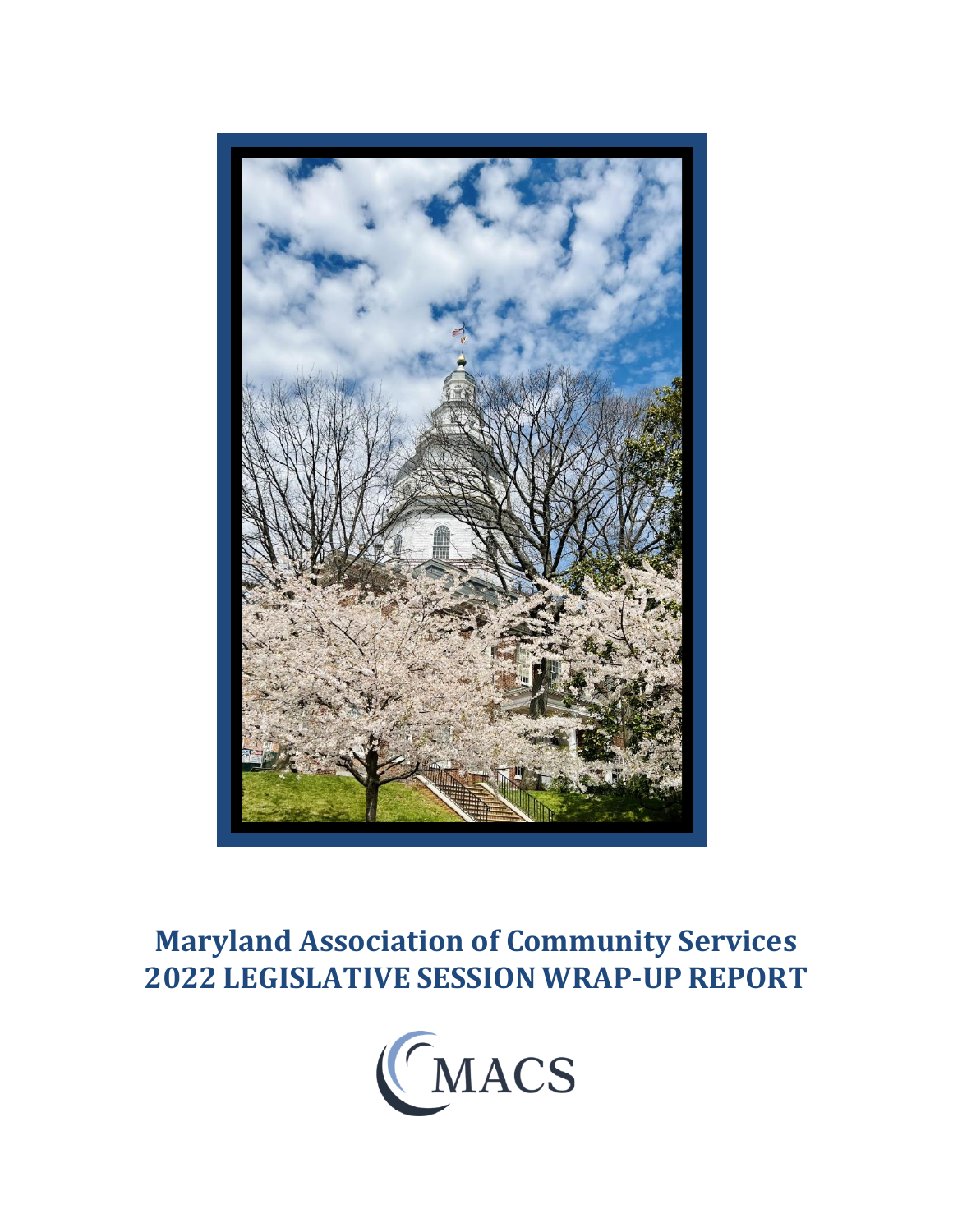### **Synopsis**

MACS is very pleased to announce that the 2022 legislative session resulted in a number of positive budgetary and legislative outcomes for the developmental disability (DD) community! The governor's initial budget included a 4% rate increase for DD community services as well as provided funding for other priorities for Marylanders with developmental disabilities. Following a robust grassroots push from MACS members and the broader DD Community, and the actions of our legislative champions, the Governor included an additional 4% rate increase for community services in a Supplemental Budget. As a result, the total rate increase for DD community services increased to 8% for FY 23. This unprecedented increase could not have come at a more critical moment as providers continue their efforts to recover from the pandemic in the face of crisis-level staffing shortages.

On the legislative front, MACS, along with its DD partners, supported several bills that would improve the lives of Marylanders with disabilities including a bill that would decrease the waiting lists for the Autism and DD waivers and a bill to create Supported Decision Making as a less restrictive alternative to guardianship. The MACS legislative team also spent a great deal of its legislative energy on the Time to Care Act—a bill that creates paid family and medical leave in Maryland. The legislature's presiding officers had committed to passing the bill this year and thus MACS focused its efforts on working with proponents and legislators to amend the bill to better balance the needs of employees to access paid leave, with the needs of Medicaid employers with limited budgets to maintain staffing levels.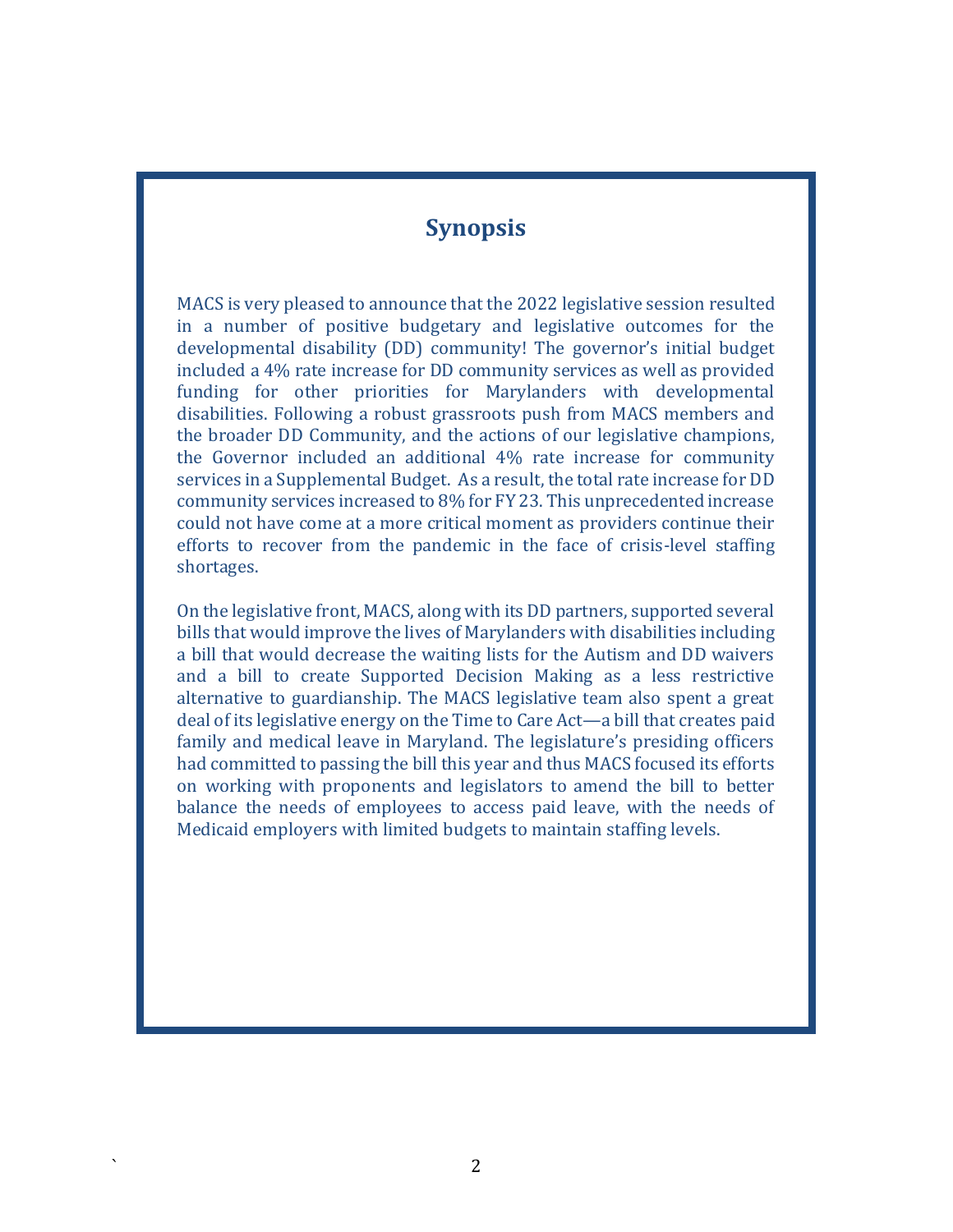## **Fiscal Year 2023 DDA Budget Expansion**

Thanks to the Governor and to the Maryland General Assembly, the FY 2023 budget includes full funding of the Developmental Disability Coalition's priorities including an 8% community services rate increase.

Specific budget items that were adopted are detailed below.

### **Rate Increase**

The Governor proposed, and the General Assembly supported, **\$114 million** in total funds to provide an 8% rate increase for DDA community services. This rate increase is particularly critical in light of the crisis-level staffing shortages providers continue to face as a result of the pandemic and competition with starting wages at retail stores.

### **Transitioning Youth**

The Governor's Transitioning Youth Initiative includes **\$18,648,167** in total funds to support **566** eligible youth at least 21 years of age who have exited high school.

### **Emergency Funding**

**\$791,200** in total funds will be available to provide community supports and services to approximately **32 people** in emergency situations who need Residential, Day, Supported Employment, Personal Services, and/or Individual Support Services.

### **Waiting List - Crisis Resolution**

**\$9,808,315** in total funds is budgeted for community supports and services for **214** people on the DDA Waiting List with the most urgent needs-- 46 of whom are in Crisis Resolution. Services include Residential, Day, Supported Employment, Self-Directed, Personal, and Individual Support Services.

### **Waiting List Equity Fund**

The budget also includes **\$550,507** in total funds for the Waiting List Equity Fund that will be available for **36 people** on the DDA Waiting List with the oldest caregivers.

### **DSS Aging Out Placements**

The budget includes **\$422,152** in total funds for **20** youth who are aging out of Department of Social Services programs and entering DDA funded community supports.

### **Inclusive Housing**

**\$150,000** was included in the budget to continue support for the MD Inclusive Housing Corporation to serve as a catalyst for the development and identification of affordable and accessible housing and housing resources for people with I/DD.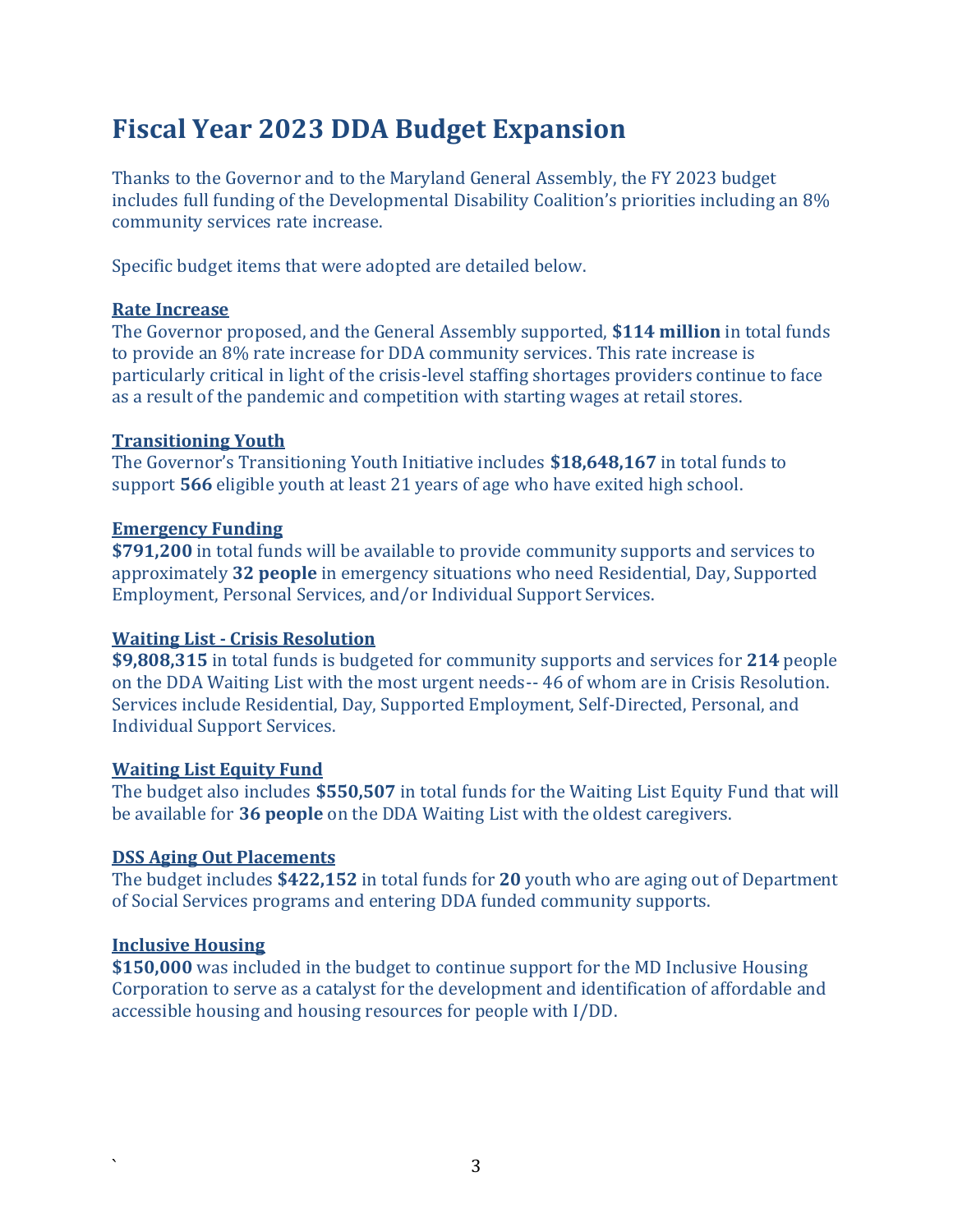## **Legislative Highlights**

### **Bills of Interest that Passed**

### **[HB 496/SB 275: Labor and Employment -](https://mgaleg.maryland.gov/2022RS/bills/sb/sb0275E.pdf) Family and Medical Leave Insurance Program - [Establishment \(Time to Care Act of 2022\)](https://mgaleg.maryland.gov/2022RS/bills/sb/sb0275E.pdf)**

The bill establishes a paid family and medical leave program in Maryland that provides **12 weeks** of leave in most instances to: care for a child in the first year after birth, foster placement or adoption; to care for a family member's serious health condition; to care for the employee's own serious health condition, to care for a member of the military who is next of kin, or to attend to exigencies arising out of the deployment of a member of the military who is the employee's family member. The bill permits up to **24 weeks** within a claim year for an employee to take care of their own serious health condition as well as to care for a child in the first year after birth, adoption or foster placement. Contributions to the fund shall begin on 10/1/23 and claims may be filed beginning 1/1/25. Every 2 years, the Secretary of Labor shall make recommendations regarding the total rate of contribution and the split between employers and employees that falls within 25% - 75%. Weekly amounts will range between \$50 -\$1000 the first year and the range will subsequently be determined by the Secretary of the Department of Labor and will increase by CPI annually. Benefits run concurrently with FMLA. Employer provided leave that is not required by law, must be exhausted before an employee may claim these benefits. Employees become eligible for the leave benefits after 680 hours worked (full-time or part-time and for any employer or combination of employers) in the previous 12-month period. The legislature will likely take up this bill again next session to tweak and clarify some irregularities in the legislation. See this helpful [overview](https://shawe.com/elerts/new-employment-laws-in-maryland-paid-family-and-medical-leave-expanded-definition-of-harassment-disability-accommodations-and-more-and-a-webinar/) from Shawe Rosenthal and [FAQ](https://www.fisherphillips.com/news-insights/employer-faqs-maryland-becomes-10th-state-paid-family-leave.html) from Fisher Phillips.

### **SB 93: Tax Credits - [Employment of Individuals With Disabilities](https://mgaleg.maryland.gov/2022RS/bills/sb/sb0093F.pdf)**

While we hope for a day when employers will not have to be incentivized to hire people with disabilities, this bill seeks to increase employment opportunities for people with disabilities by increasing existing tax credits available to employers of people with disabilities related to wages, childcare or transportation expenses in an amount equal to 30% of the first \$15,000 of the employee's wages during each of the first 2 years of employment.

### **[HB 6/SB 150: Maryland Medical Assistance Program](https://mgaleg.maryland.gov/2022RS/bills/hb/hb0006F.pdf) – Dental Coverage for Adults**

An important healthcare access bill, HB 6/SB 150 provides-- subject to the state budget- dental care services including diagnostic, preventive, restorative and periodontal services for adults whose annual household income is at or below 133% of the federal poverty level. The program will begin on January 1, 2023 and will be funded by \$82.3M in total funds that was included in the FY 23 budget.

### **[HB 529/SB559: Estates & Trusts -](https://mgaleg.maryland.gov/mgawebsite/Legislation/Details/HB0529?ys=2022RS) Supported Decision Making**

In what is seen as a civil rights issue for people with disabilities, this bill creates a far less restrictive alternative to guardianship through the use of "supporters," chosen by a person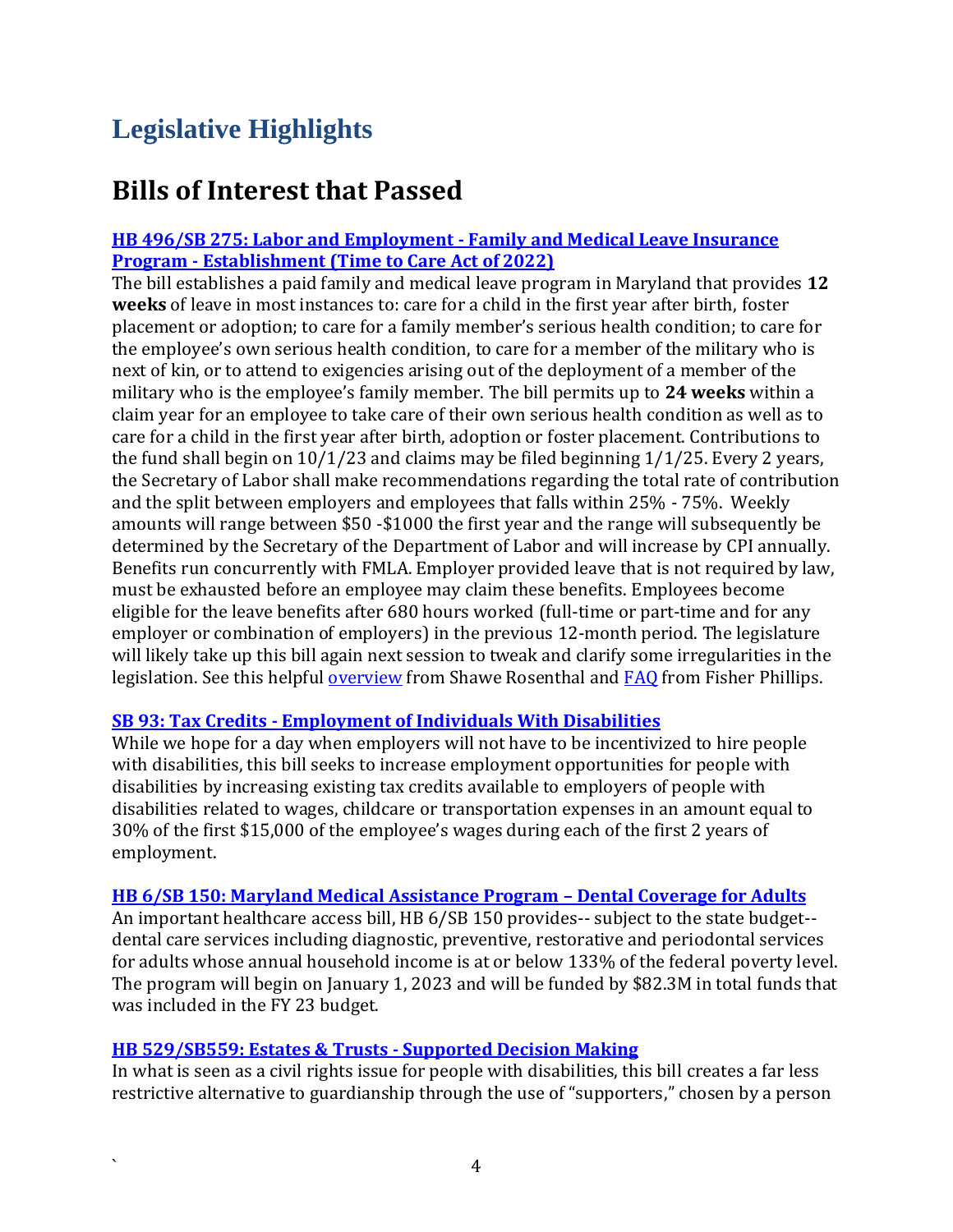to help effectuate their decisions. Supporters are prohibited from substituting their own decisions for that of the person they are supporting and the Supported Decision Making option does not supplant the authority of a power of attorney or an advance directive.

### **[HB 140/SB 636: Maryland Department of Health -](https://mgaleg.maryland.gov/mgawebsite/Legislation/Details/hb1403?ys=2022RS) Waiver Programs - Waitlist [Reduction \(End the Wait Act\)](https://mgaleg.maryland.gov/mgawebsite/Legislation/Details/hb1403?ys=2022RS)**

Spearheaded by some of the disability community's most ardent legislative supporters, this bill requires MDH to develop a plan to reduce the waiting lists by 50% in 8 waiver programs in FY 23 based on, among other things, an analysis of existing provider capacity to expand and the resources needed to do so. Implementation of the plan is to begin in FY 24.

**\*\*\*\*\*\*\*\*\*\*\*\*\*\*\*\*\*\*\*\*\*\*\*\*\*\*\*\*\*\*\*\*\*\*\*\*\*\*\*\*\*\*\*\*\*\*\*\*\*\*\*\***

# **Bills of Interest that Failed**

**[HB 698/SB 721: Labor and Employment -](/Users/laurenkallins/Dropbox/2022%20Session/Bill%20charts%20&%20updates/Labor%20and%20Employment%20-%20State%20Minimum%20Wage%20Rate%20-%20Increase) State Minimum Wage Rate - Increase** would have accelerated the minimum wage rate increase to \$15/hour on July 1, 2022 for large employers and \$15/hour on July 1, 2023 for small employers. Would have also repealed the authority of the Board of Public Works to temporarily suspend the rate increase. Did not include the Medicaid provider increases that were included in th[e 2019 Fight for](https://mgaleg.maryland.gov/2019RS/chapters_noln/Ch_11_sb0280E.pdf)  [Fifteen](https://mgaleg.maryland.gov/2019RS/chapters_noln/Ch_11_sb0280E.pdf) legislation.

### **SB 10: Workers' Compensation – [COVID 19 -Occupational Disease Presumptions](https://mgaleg.maryland.gov/2022RS/bills/sb/sb0010F.pdf)**

We saw numerous bills addressing Workers Compensation during the 2021 session. Like some of those bills, this bill would have created a rebuttable presumption that COVID-19 was contracted at work and qualified as a compensable occupational disease for first responders, public safety employees, and health care workers after a positive test or diagnosis of COVID-19 within 14 days after a day that the individual worked at the individual's primary workplace or another assigned workplace. Would have captured DDA licensed settings and been retroactive to March 2020.

**[SB 683: Renewable Energy for Nonprofit Organizations Loan Program](https://mgaleg.maryland.gov/mgawebsite/Legislation/Details/sb0683)** would have created a zero-interest loan program to allow nonprofits to purchase and install solar panels or choose geothermal energy. Borrowers would have contributed 10% of the cost of a qualifying renewable energy system. Repayment would have been made on a schedule established by the Maryland Energy Administration with the potential for a deferred payment basis. Several MACS members were interested in this idea and MACS will work with Senator Kagan's next year should she decide to bring the bill back.

### **There were several expungement bills that failed:**

**[HB 122/SB 138: Criminal Procedure -](https://mgaleg.maryland.gov/mgawebsite/Legislation/Details/hb0122) Expungement of Records – Expansion** would